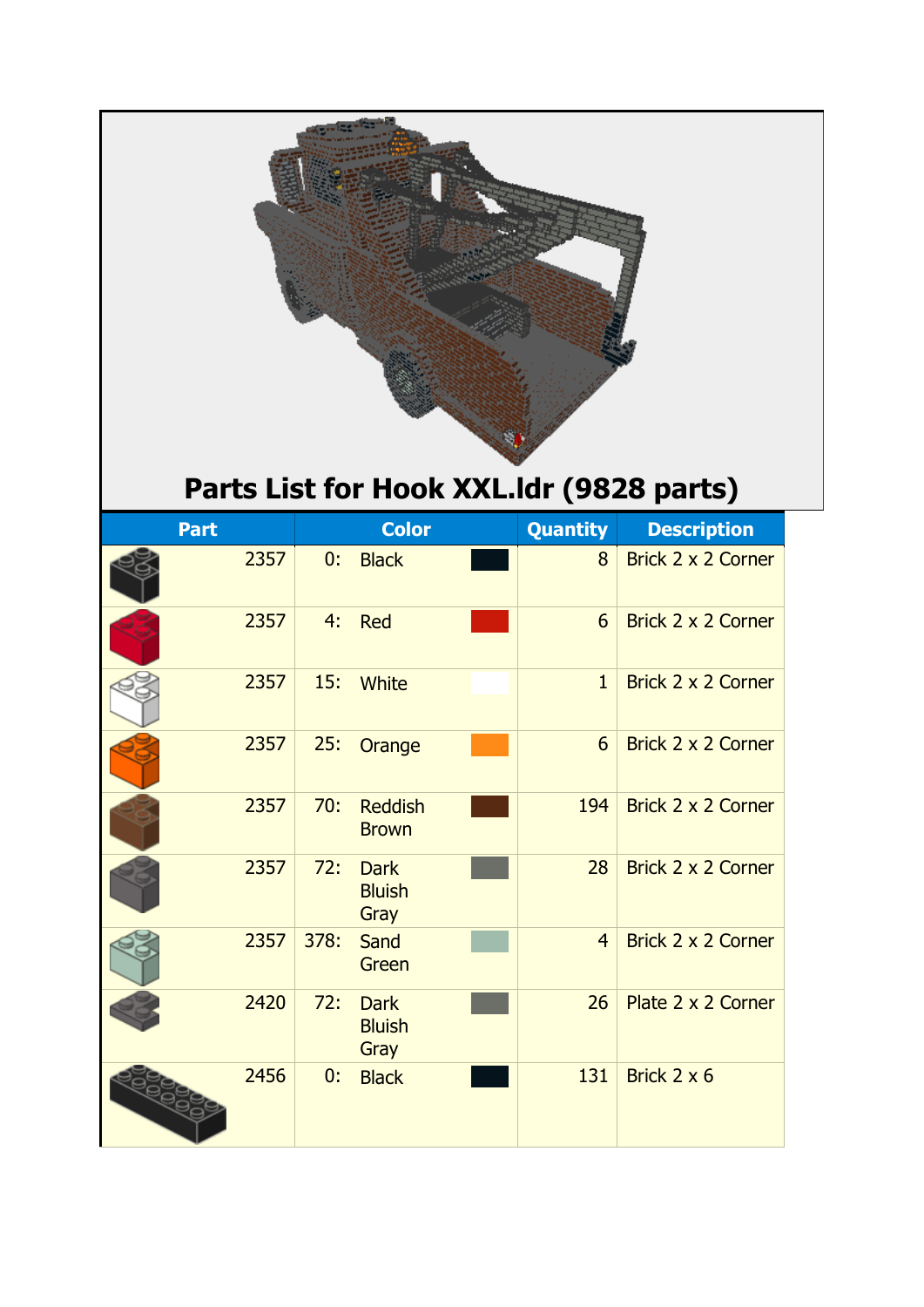| Part |      |     | <b>Color</b>                         | Quantity       | <b>Description</b> |
|------|------|-----|--------------------------------------|----------------|--------------------|
|      | 2456 |     | 4: Red                               | 3              | Brick $2 \times 6$ |
|      | 2456 | 15: | White                                | 11             | Brick 2 x 6        |
|      | 2456 | 19: | Tan                                  | $\overline{4}$ | Brick 2 x 6        |
|      | 2456 | 70: | <b>Reddish</b><br><b>Brown</b>       | 8              | Brick 2 x 6        |
|      | 2456 | 71: | Light<br><b>Bluish</b><br>Gray       | 96             | Brick 2 x 6        |
|      | 3001 | 0:  | <b>Black</b>                         | 1058           | Brick 2 x 4        |
|      | 3001 | 4:  | <b>Red</b>                           | 587            | Brick 2 x 4        |
|      | 3001 | 15: | <b>White</b>                         | 15             | Brick 2 x 4        |
|      | 3001 | 19: | Tan                                  | 11             | Brick 2 x 4        |
|      | 3001 | 25: | Orange                               | 9              | Brick 2 x 4        |
|      | 3001 | 70: | <b>Reddish</b><br><b>Brown</b>       | 3190           | Brick 2 x 4        |
|      | 3001 | 71: | Light<br><b>Bluish</b><br>Gray       | 193            | Brick 2 x 4        |
|      | 3001 | 72: | <b>Dark</b><br><b>Bluish</b><br>Gray | 510            | Brick 2 x 4        |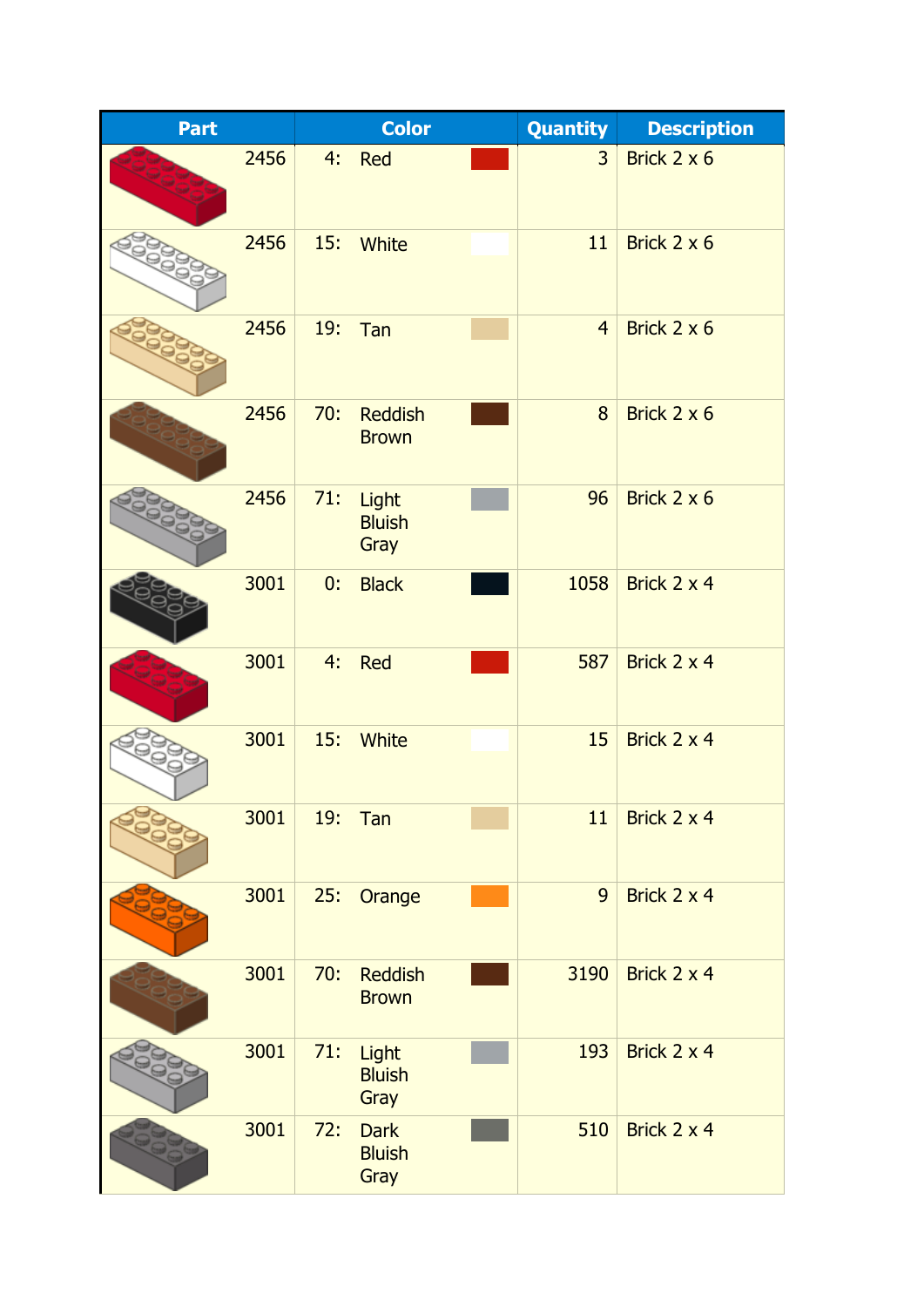| <b>Part</b> |      |      | <b>Color</b>                         | <b>Quantity</b> | <b>Description</b> |
|-------------|------|------|--------------------------------------|-----------------|--------------------|
|             | 3001 | 378: | Sand<br>Green                        | 16              | Brick 2 x 4        |
|             | 3002 | 0:   | <b>Black</b>                         | 323             | Brick 2 x 3        |
|             | 3002 | 2:   | Green                                | $\overline{4}$  | Brick 2 x 3        |
|             | 3002 | 4:   | <b>Red</b>                           | 30              | Brick 2 x 3        |
|             | 3002 | 15:  | <b>White</b>                         | $\overline{7}$  | Brick 2 x 3        |
|             | 3002 | 19:  | Tan                                  | 9               | Brick 2 x 3        |
|             | 3002 | 25:  | Orange                               | $\overline{2}$  | Brick 2 x 3        |
|             | 3002 | 70:  | <b>Reddish</b><br><b>Brown</b>       | 818             | Brick 2 x 3        |
|             | 3002 | 71:  | Light<br><b>Bluish</b><br>Gray       | 16              | Brick 2 x 3        |
|             | 3002 | 72:  | <b>Dark</b><br><b>Bluish</b><br>Gray | 171             | Brick $2 \times 3$ |
|             | 3002 | 378: | Sand<br>Green                        | 6               | Brick 2 x 3        |
|             | 3003 | 0:   | <b>Black</b>                         | 27              | Brick 2 x 2        |
|             | 3003 | 2:   | Green                                | $\overline{4}$  | Brick 2 x 2        |
|             | 3003 | 4:   | <b>Red</b>                           | $\overline{2}$  | Brick 2 x 2        |
|             | 3003 | 15:  | White                                | $\overline{2}$  | Brick 2 x 2        |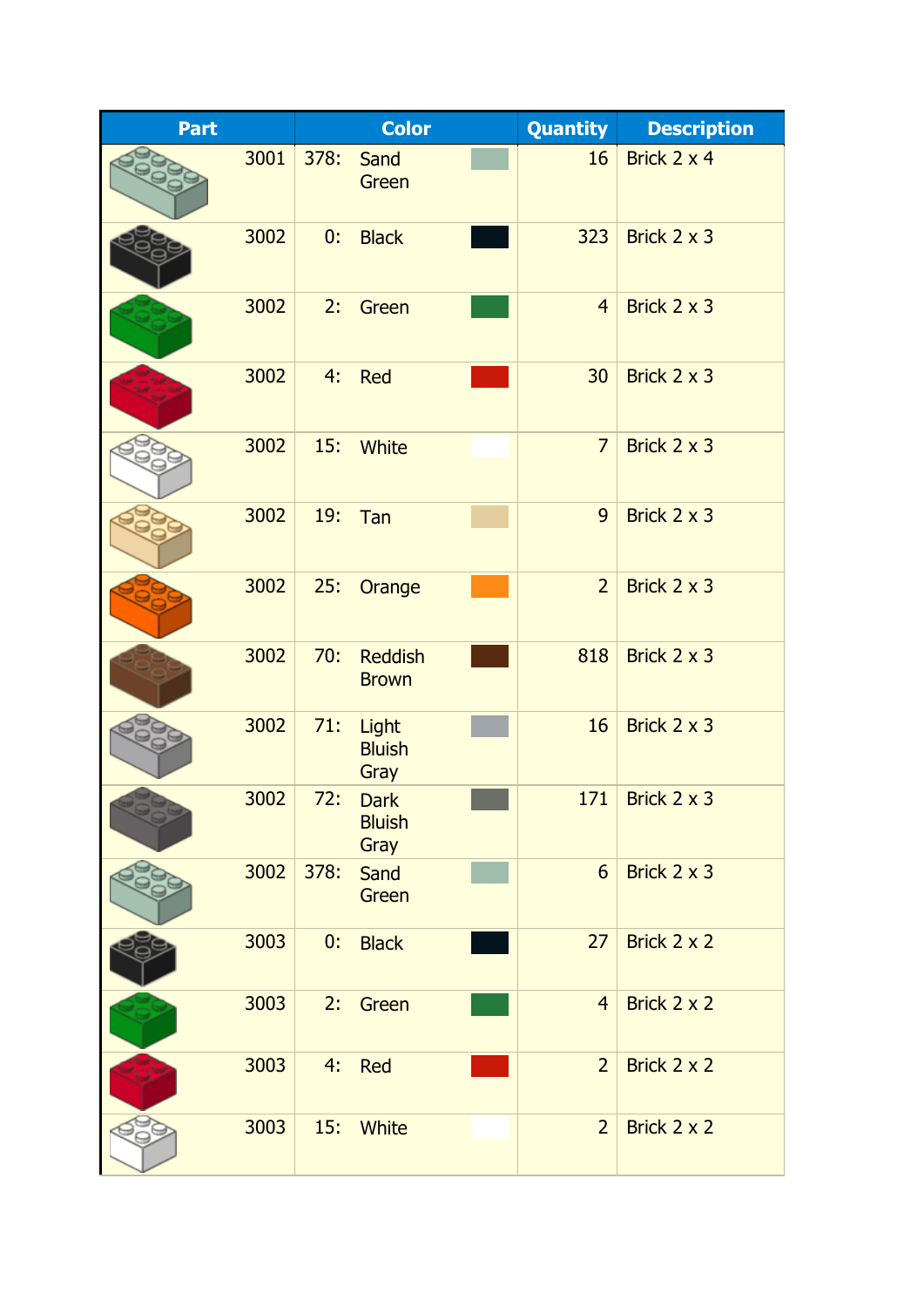| <b>Part</b> |      |      | <b>Color</b>                         | <b>Quantity</b> | <b>Description</b>   |
|-------------|------|------|--------------------------------------|-----------------|----------------------|
|             | 3003 | 25:  | Orange                               | $\overline{2}$  | Brick 2 x 2          |
|             | 3003 | 70:  | <b>Reddish</b><br><b>Brown</b>       | 117             | Brick 2 x 2          |
|             | 3003 | 71:  | Light<br><b>Bluish</b><br>Gray       | 18              | Brick 2 x 2          |
|             | 3003 | 72:  | <b>Dark</b><br><b>Bluish</b><br>Gray | 107             | Brick 2 x 2          |
|             | 3003 | 378: | Sand<br>Green                        | 6               | Brick 2 x 2          |
|             | 3004 | 0:   | <b>Black</b>                         | 34              | Brick 1 x 2          |
|             | 3004 | 2:   | Green                                | 8               | Brick 1 x 2          |
|             | 3004 | 4:   | <b>Red</b>                           | $\overline{4}$  | Brick 1 x 2          |
|             | 3004 | 14:  | Yellow                               | 14              | Brick 1 x 2          |
|             | 3004 | 15:  | <b>White</b>                         | 6               | Brick 1 x 2          |
|             | 3004 | 19:  | Tan                                  | $\mathbf{1}$    | Brick 1 x 2          |
|             | 3004 | 25:  | Orange                               |                 | 4 Brick $1 \times 2$ |
|             | 3004 | 70:  | <b>Reddish</b><br><b>Brown</b>       | 157             | Brick 1 x 2          |
|             | 3004 | 71:  | Light<br><b>Bluish</b><br>Gray       | 36              | Brick 1 x 2          |
|             | 3004 | 72:  | <b>Dark</b><br><b>Bluish</b><br>Gray | 44              | Brick 1 x 2          |
|             | 3004 | 378: | Sand<br>Green                        | $\overline{4}$  | Brick 1 x 2          |
|             | 3005 | 0:   | <b>Black</b>                         | 21              | Brick 1 x 1          |
|             | 3005 | 2:   | Green                                | $\overline{4}$  | Brick 1 x 1          |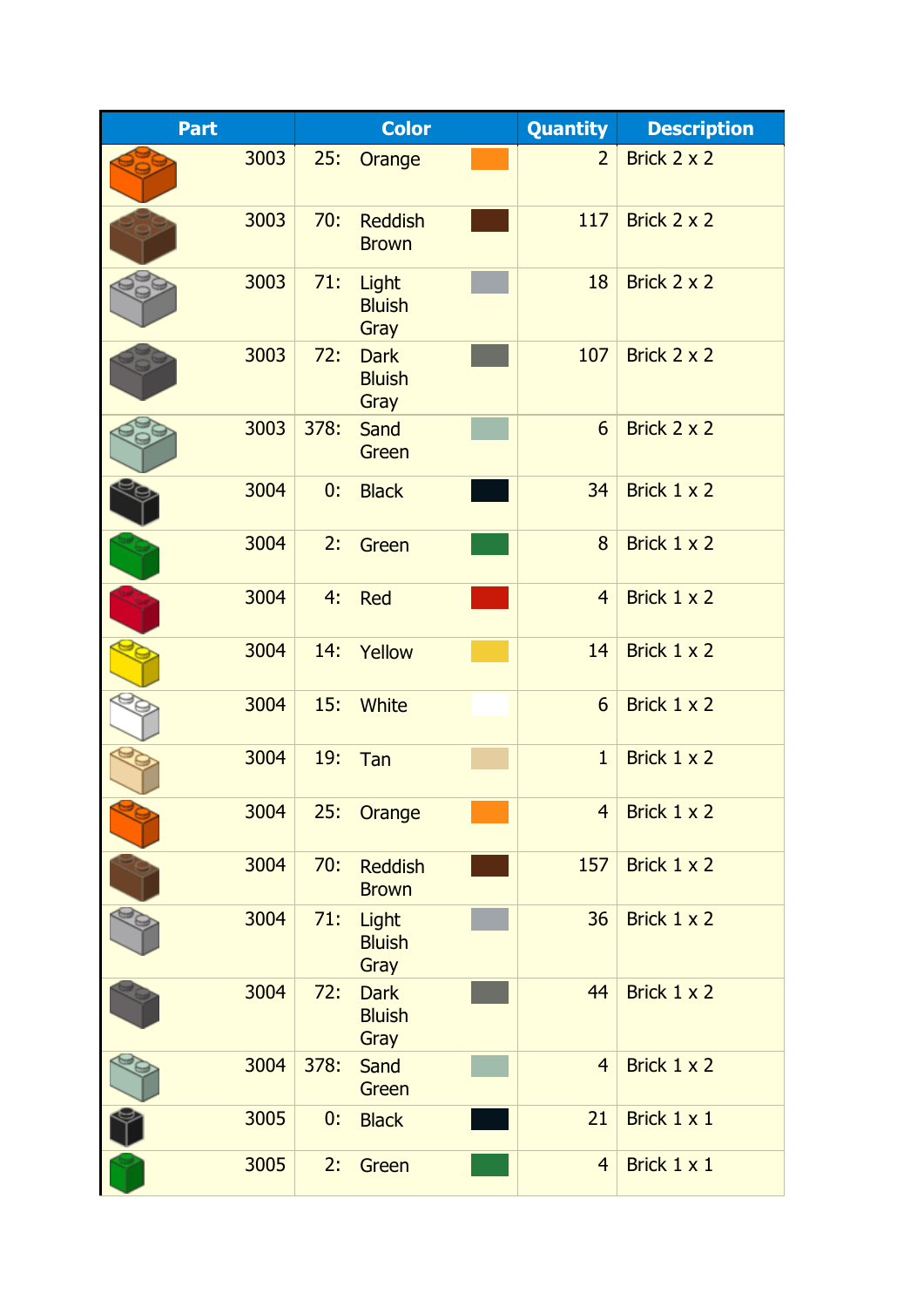| <b>Part</b> |      |     | <b>Color</b>                         | <b>Quantity</b> | <b>Description</b> |
|-------------|------|-----|--------------------------------------|-----------------|--------------------|
|             | 3005 | 15: | White                                | $\overline{4}$  | Brick 1 x 1        |
|             | 3005 | 25: | Orange                               | $\overline{2}$  | Brick 1 x 1        |
|             | 3005 | 36: | <b>Trans Red</b>                     | $\overline{4}$  | Brick 1 x 1        |
|             | 3005 | 47: | <b>Trans</b><br><b>Clear</b>         | $\overline{4}$  | Brick 1 x 1        |
|             | 3005 | 70: | <b>Reddish</b><br><b>Brown</b>       | 53              | Brick 1 x 1        |
|             | 3005 | 71: | Light<br><b>Bluish</b><br>Gray       | 10              | Brick 1 x 1        |
|             | 3005 | 72: | <b>Dark</b><br><b>Bluish</b><br>Gray | 24              | Brick 1 x 1        |
|             | 3007 | 0:  | <b>Black</b>                         | $\overline{7}$  | Brick 2 x 8        |
| 299999      | 3008 | 71: | Light<br><b>Bluish</b><br>Gray       | $\overline{2}$  | Brick 1 x 8        |
|             | 3009 | 0:  | <b>Black</b>                         | 25              | Brick 1 x 6        |
|             | 3009 | 15: | White                                | 9               | Brick 1 x 6        |
|             | 3009 | 19: | Tan                                  | $\mathbf{1}$    | Brick 1 x 6        |
|             | 3009 | 70: | <b>Reddish</b><br><b>Brown</b>       | 125             | Brick 1 x 6        |
|             | 3009 | 71: | Light<br><b>Bluish</b><br>Gray       | 40              | Brick 1 x 6        |
|             | 3009 | 72: | <b>Dark</b><br><b>Bluish</b><br>Gray | 44              | Brick 1 x 6        |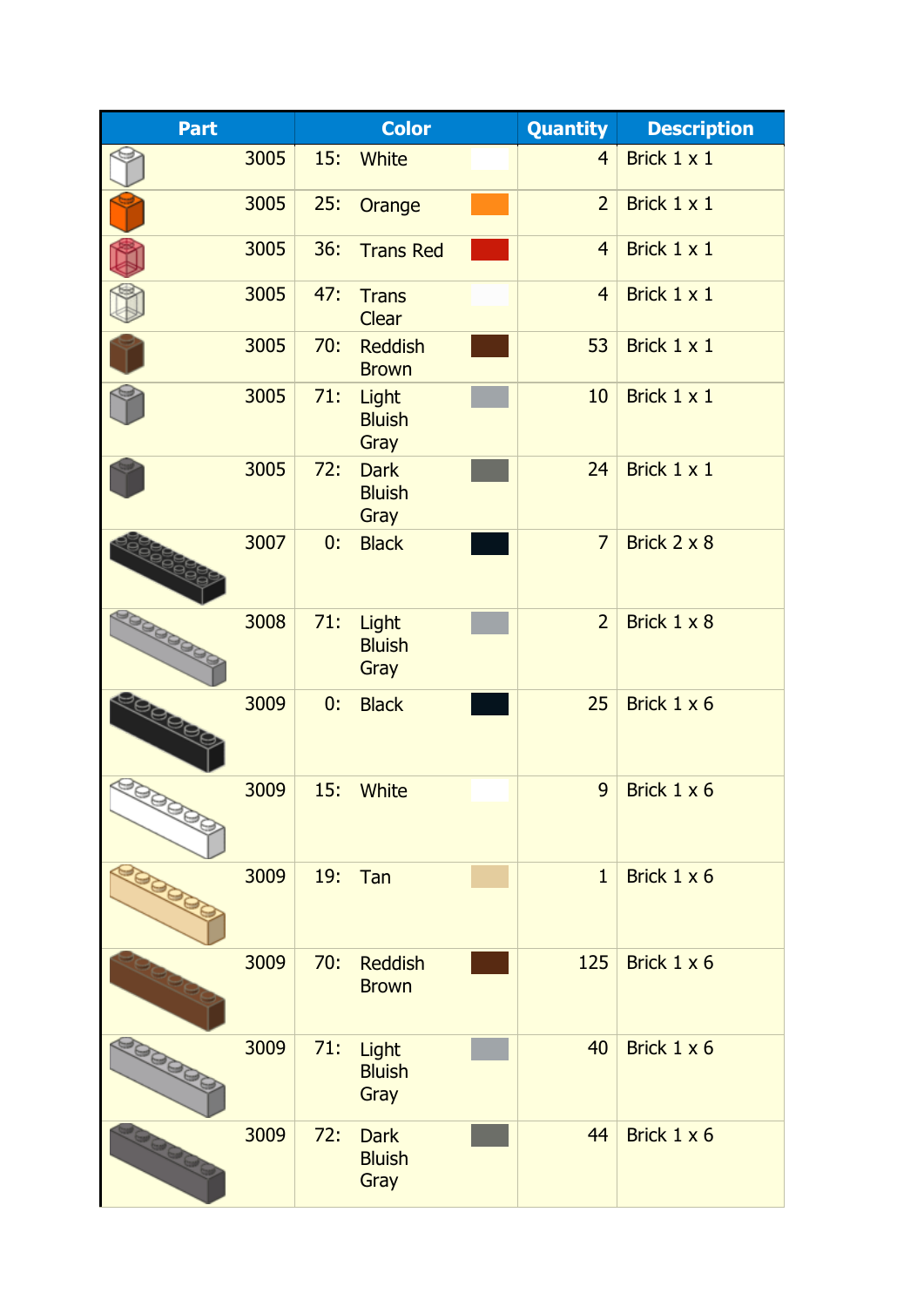| <b>Part</b> |      |      | <b>Color</b>                         | <b>Quantity</b>  | <b>Description</b> |
|-------------|------|------|--------------------------------------|------------------|--------------------|
|             | 3010 | 0:   | <b>Black</b>                         | 144              | Brick 1 x 4        |
|             | 3010 | 4:   | <b>Red</b>                           | $6 \overline{6}$ | Brick 1 x 4        |
|             | 3010 | 15:  | White                                | $\overline{7}$   | Brick 1 x 4        |
|             | 3010 | 19:  | Tan                                  | $\overline{3}$   | Brick 1 x 4        |
|             | 3010 | 25:  | Orange                               | $\mathbf{1}$     | Brick 1 x 4        |
|             | 3010 | 70:  | <b>Reddish</b><br><b>Brown</b>       | 403              | Brick 1 x 4        |
|             | 3010 | 71:  | Light<br><b>Bluish</b><br>Gray       | 48               | Brick 1 x 4        |
|             | 3010 | 72:  | <b>Dark</b><br><b>Bluish</b><br>Gray | 82               | Brick 1 x 4        |
|             | 3010 | 378: | Sand<br>Green                        | 14               | Brick 1 x 4        |
|             | 3020 | 0:   | <b>Black</b>                         | $\overline{4}$   | Plate 2 x 4        |
|             | 3020 | 70:  | <b>Reddish</b><br><b>Brown</b>       | $\overline{4}$   | Plate $2 \times 4$ |
|             | 3020 | 72:  | <b>Dark</b><br><b>Bluish</b><br>Gray | 10               | Plate 2 x 4        |
|             | 3021 | 0:   | <b>Black</b>                         | 20               | Plate 2 x 3        |
|             | 3021 | 72:  | <b>Dark</b><br><b>Bluish</b><br>Gray | 26               | Plate 2 x 3        |
|             | 3022 | 0:   | <b>Black</b>                         | $\overline{4}$   | Plate 2 x 2        |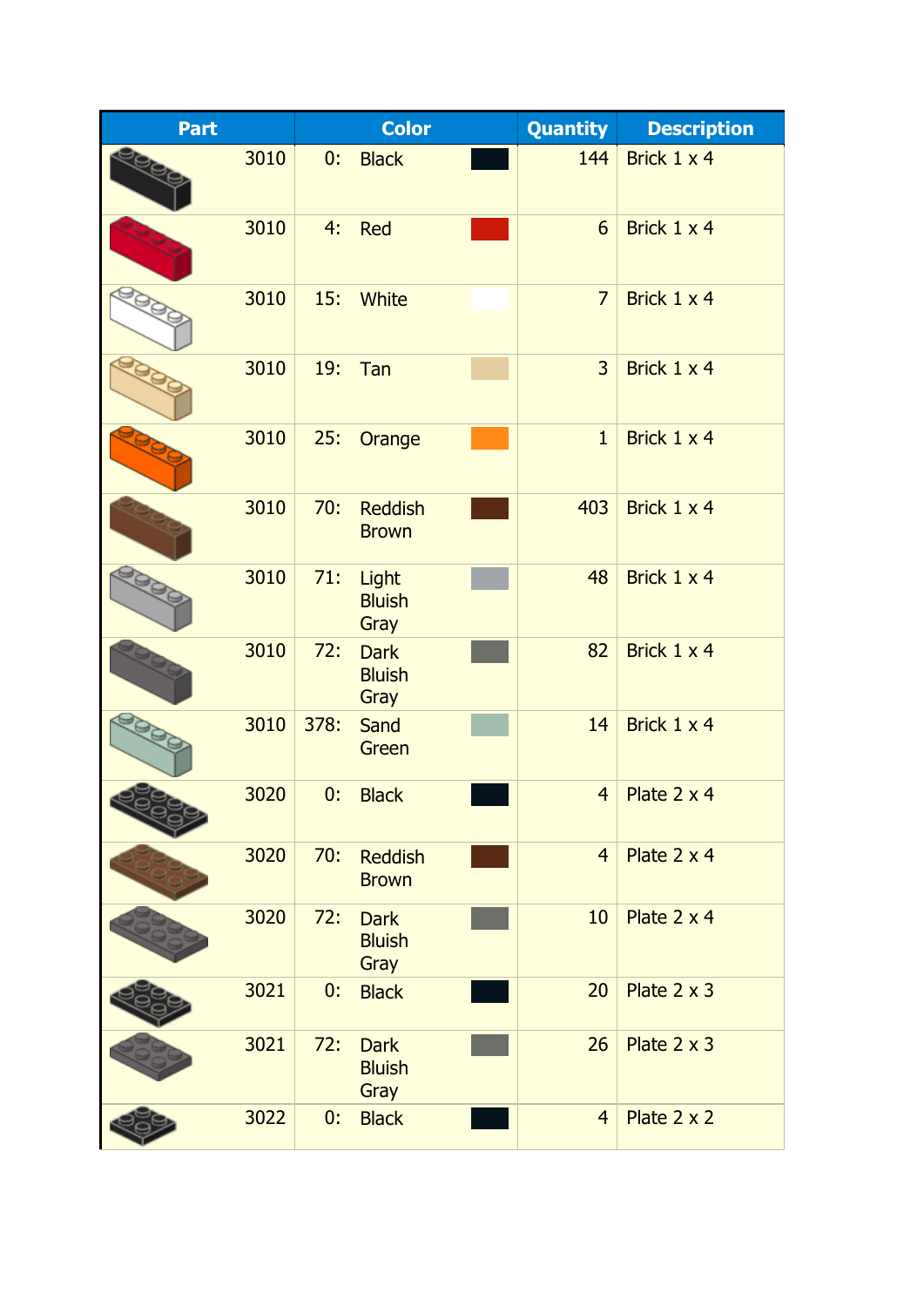| <b>Part</b> |      |      | <b>Color</b>                         | <b>Quantity</b>  | <b>Description</b> |
|-------------|------|------|--------------------------------------|------------------|--------------------|
|             | 3022 | 72:  | <b>Dark</b><br><b>Bluish</b><br>Gray | 18               | Plate $2 \times 2$ |
|             | 3023 | 72:  | <b>Dark</b><br><b>Bluish</b><br>Gray | 27               | Plate 1 x 2        |
|             | 3024 | 72:  | <b>Dark</b><br><b>Bluish</b><br>Gray | 40               | Plate 1 x 1        |
|             | 3032 | 0:   | <b>Black</b>                         | 8                | Plate $4 \times 6$ |
|             | 3460 | 0:   | <b>Black</b>                         | $\overline{2}$   | Plate $1 \times 8$ |
|             | 3622 | 0:   | <b>Black</b>                         | 79               | Brick 1 x 3        |
|             | 3622 | 4:   | <b>Red</b>                           | $\overline{4}$   | Brick 1 x 3        |
|             | 3622 | 15:  | White                                | 9                | Brick 1 x 3        |
|             | 3622 | 19:  | Tan                                  | $\overline{3}$   | Brick 1 x 3        |
|             | 3622 | 25:  | Orange                               | $\overline{2}$   | Brick $1 \times 3$ |
|             | 3622 | 70:  | <b>Reddish</b><br><b>Brown</b>       | 210              | Brick 1 x 3        |
|             | 3622 | 71:  | Light<br><b>Bluish</b><br>Gray       | 32               | Brick 1 x 3        |
|             | 3622 | 72:  | <b>Dark</b><br><b>Bluish</b><br>Gray | 44               | Brick 1 x 3        |
|             | 3622 | 378: | Sand<br>Green                        | 12               | Brick 1 x 3        |
|             | 3623 | 0:   | <b>Black</b>                         | $6 \overline{6}$ | Plate 1 x 3        |
|             | 3623 | 72:  | <b>Dark</b><br><b>Bluish</b><br>Gray | 24               | Plate $1 \times 3$ |